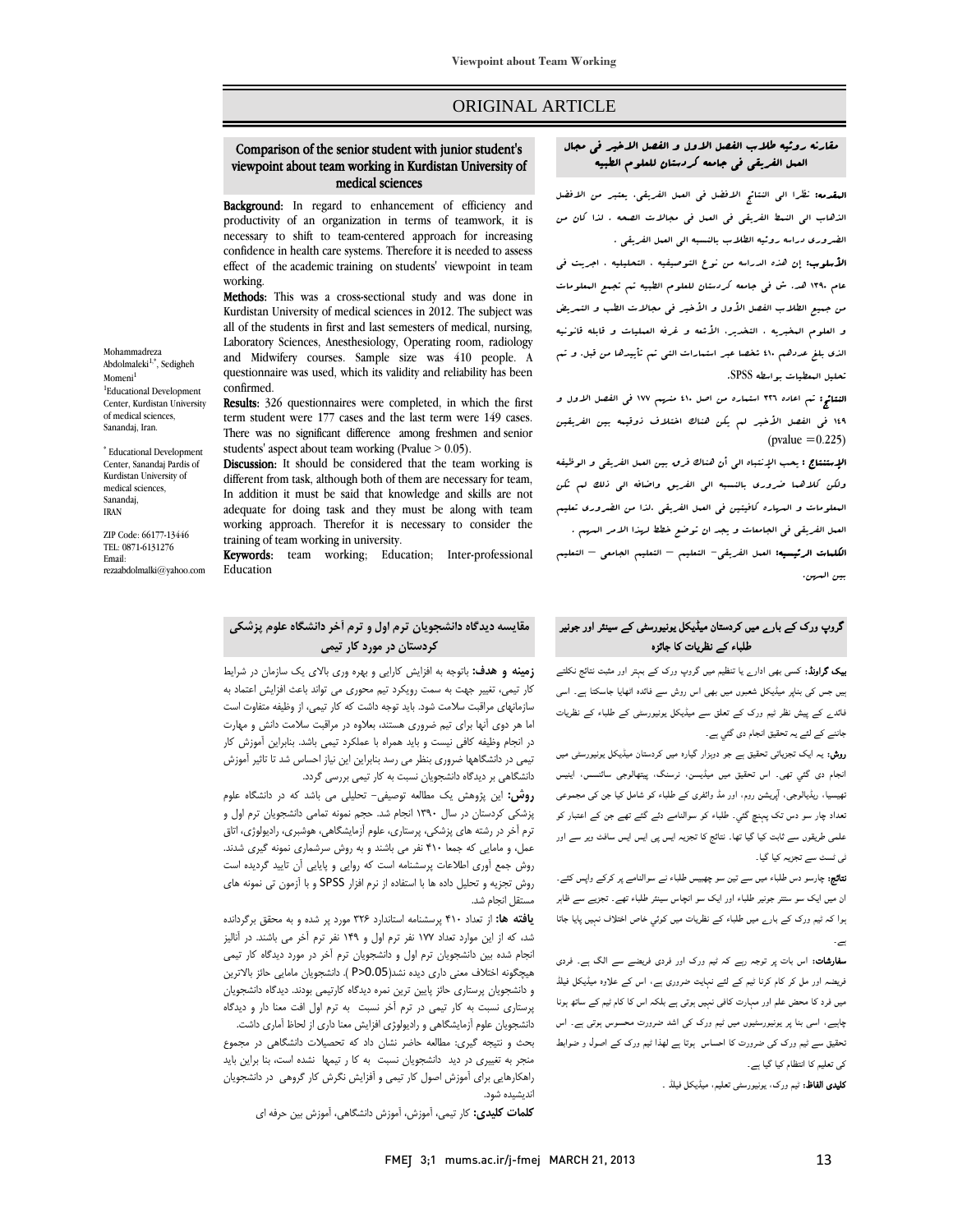$\overline{a}$  $\overline{a}$ 

# **INTRODUCTION**

 In the past two decades, in order to achieve organization success, the emphasis on teamwork along with the soared. Considering the boosted efficiency and productivity of an organization by teamwork, the shift toward team- oriented approach can increase the trust in health care organizations (2). Patient care is a complex process which health care team should be able to form a cohesive, organizational and individual factors, has significantly one is not capable of handling it alone. All members of the coordinated and organized team to work together.

 Traditionally, doctors, nurses and other health care professionals had worked as separate units. Despite the as a series of trades, work separately. The fact is that most members of these teams are rarely trained together. Furthermore, they are from diverse disciplines and training programs. Thus, they are less capable of teamwork.<br>Teamwork is profoundly noteworthy for patient's safety and teams are committing fewer errors in comparison with individuals especially when team members know their significance of teamwork in health care, most clinical units programs. Thus, they are less capable of teamwork. responsibilities well (3).

responsibilities well (3).<br>The Institute of Medicine (IOM) had recommended all health care professionals to be trained for providing patient- centered care as members of inter-professional teams, with an emphasis on evidence-based practice, quality improving approaches and updated information (4). It seems that in importance of teamwork in designing and implementing curricula for health care fields  $(5, 6)$ . The reason may vary to numerous reasons such as different curriculum of diverse fields, hidden curriculum, unfamiliarity of policy makers performing educational programs single professionally as our country, little attention had been paid to the and academics about new educational strategies and well.

 Now it must be seen that academic education and students' confrontation with a variety of unpredictable conditions in during their studentship years is changing their views about teamwork? The purpose of this study is to determine whether the current educational system is capable of medical professional or not. Therefore, in this study it was tried to make a comparison between the perspectives of first term and the last term students in the fields of medicine, nursing, anesthesiology, radiology, laboratory  $\overline{a}$ the bedside and the intellectual maturity of the students teaching teamwork and effective collaboration with other science and midwifery.

### **METHODS**

 This study is a cross-sectional study which was conducted in the Kurdistan University of Medical Sciences in 2011. The medical universities and the sample was all the first-term and last-term students (410) in different fields such as medicine, nursing, medical laboratory, anesthesiology, radiology, operating room technician and midwifery. The After translation and checking face validity and content population of the study was the university students of data collection was RIPLS which is a standard questionnaire.

 the questionnaire was assessed by Cronbach Alfa Coefficient which was 0/86. The questionnaire included two perspectives: teamwork views and inner feelings regarding completely agrees (1) to completely disagree (5) was used. The total numbers of questions were 20 which included 12 questions on teamwork perspectives and 8 questions on inner feelings. The minimum and maximum scores were 20 distributed among the target population and was collected immediately. SPSS version 18 and descriptive tests like one way ANOVA and independent T test were used for data  $\overline{a}$ validity, it was confirmed by five experts. The reliability of other disciplines. Five-point likert scale ranging from and 100 respectively. The final questionnaire was analysis.

## **RESULTS**

 The total numbers of questioners were 400 of which 360 questionnaires were completed and returned to the  $(54\%)$ . 177  $(54/3\%)$  were first term students and 149  $(45/7%)$  were last term students. Among the respondents, 88 (27%) were medicine students, 59 (18/1%) were nursing students, 49 (15%) were medical laboratory students, 38 midwifery student and  $44(13/5%)$  were radiology student. The data analysis indicated that there was no significant statistical difference between the mean score of first term researcher. 150 were male (46%) and 176 were female (11/7%) were anesthesiology students, 48 (14/7%) were and last term students' respectively ( $p= 0.225$ ). (Table 1)

 $\overline{a}$ 

and last term students respectively (p= 0.225). (1able 1)<br>In the team work perspective which included 12 questions, there was a significant statistical difference among students of different disciplines ( $p = 0.00$ ). The highest mean scores of teamwork perspective were related to the students of midwilery, aboratory science, radiology, medicine,<br>anesthesiology and nursing respectively in terms of inner feelings regarding other disciplines, there was a significant statistical difference among different disciplines( $p= 0.00$ ). The midwifery students had the best perspectives and the perspective concerning other disciplines. The radiology,  $\frac{1}{2}$  medical laboratory and nursing after midwifery students midwifery, laboratory science, radiology, medicine, medicine and anesthesiology students had the worst had the 2nd to 4th ranking.

 The total medical students participated in the study were 88 of which 40 were hist term and 40 were fast term students.<br>There was no significant statistical difference between first term and last term medicine students regarding teamwork and inner feelings concerning other disciplines  $(p > 0.05)$ . The total nursing students participated in the study were 59 There was a significant statistical difference between first term and last term nursing students regarding teamwork  $(p=0.00)$ . The last term students had a lower positive perspective regarding teamwork but there was no difference of which 48 were first term and 40 were last term students. of which 33 were first term and 26 were last term students. regarding inner feeling  $(p > 0.05)$ .

 The total medical laboratory students participated in the study was 49 of which 31 were first term and 18 were last term students. There was a significant statistical difference between the mean score of first term and last term students regarding teamwork ( $p=0.00$ ). There was no difference<br>concerning inner feelings ( $p>0.05$ ) concerning inner feelings  $(p>0.05)$ .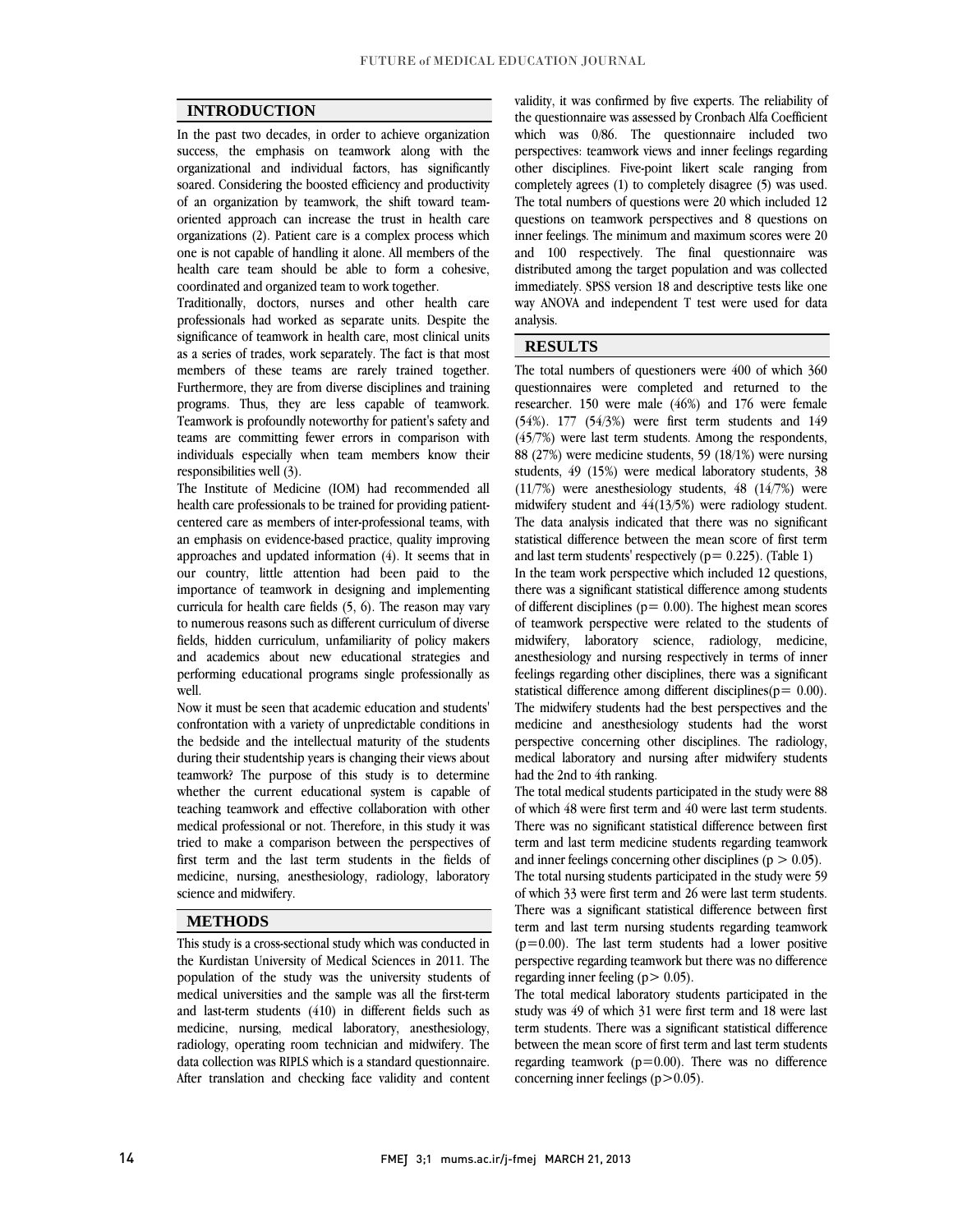|                | Table 1: The mean scores of first term and last term students regarding teamwork and inner feelings |  |                       |  |           |  |  |                |                                                                                                                                                                                                                                                                                               |  |         |  |  |          |  |  |      |                                                         |
|----------------|-----------------------------------------------------------------------------------------------------|--|-----------------------|--|-----------|--|--|----------------|-----------------------------------------------------------------------------------------------------------------------------------------------------------------------------------------------------------------------------------------------------------------------------------------------|--|---------|--|--|----------|--|--|------|---------------------------------------------------------|
|                | midwifery                                                                                           |  | medical<br>laboratory |  | radiology |  |  | anesthesiology |                                                                                                                                                                                                                                                                                               |  | nursing |  |  | medicine |  |  |      |                                                         |
| $_{\rm total}$ |                                                                                                     |  |                       |  |           |  |  |                | last term<br>first term<br>test term<br>test term<br>dast term<br>first term<br>dast term<br>dast term<br>first term<br>dast term<br>dast term<br>dast term<br>dast term<br>dast term<br>dast term<br>dast term<br>dast term<br>dast term<br>dast term<br>dast term<br>dast term<br>dast term |  |         |  |  |          |  |  |      |                                                         |
| 51.5           |                                                                                                     |  |                       |  |           |  |  |                |                                                                                                                                                                                                                                                                                               |  |         |  |  |          |  |  | 45.9 | The scores of team<br>working                           |
| 18.4           |                                                                                                     |  |                       |  |           |  |  |                |                                                                                                                                                                                                                                                                                               |  |         |  |  |          |  |  |      | The scores of inner<br>feeling about other<br>$fields*$ |
|                | *In the field of inner feeling lower score is better.                                               |  |                       |  |           |  |  |                |                                                                                                                                                                                                                                                                                               |  |         |  |  |          |  |  |      |                                                         |

 The total anesthesiology students participated in the study was 38 of which 18 were first term and 20 were last term between first term and last term students regarding teamwork and inner feelings concerning other disciplines students. There was no significant statistical difference  $(p>0.05)$ .

 The total radiology students participated in the study were students. There was a significant statistical difference in both teamwork ( $p = 0/00$ ) and inner feeling ( $P=0/00$ ) regarding other disciplines among first term and last term 44 of which 24 were first term and 18 were last term students.

students.<br>The total midwifery students participated in the study were 48 of which 21 were first term and 27 were last term students. There was no significant statistical difference between first term and last term students regarding teamwork and inner feeling concerning other disciplines  $(p>0.05)$ .

### **DISCUSSION**

 According to the team description, team members must be aware of their duties in the team. Ambiguity in the team duty allocation, members' roles in team and responsibility of members in the team (7). Thus, health care teams must have common goals and must cooperate to provide the best possible care for the patients. Moreover, they must be the team. The solution to this issue seems to be inter- professional training. In fact, it is a kind of training that members learn together and from each other to increase collaboration and improving patient care (9). Studies in this environment will encourage learners to learn from peers (10). Marry et al. (2002) hold a course to train teamwork for the physicians and nurses. The goal of this project was to reduce adverse events in the hospital emergency 30% to 4% (11). Bradley et al. used inter-professional structure can lead to disagreement in teams about ability, trained together so that everyone knows his or her role in field had shown that team-based trainings in the clinical departments which led to a reduction in clinical errors from

 trainings for teaching CPR to doctors and nurses. The inter- professional group had better team performance and had In another study conducted by Momeni et al. (2010) in Kurdistan University of Medical Sciences on training CPR to improve team performance, the results indicated that CPR training inter-professionally was significantly more effective university students probably stems from single professional training and lack of teamwork experience with other disciplines. Taking the results of this study into account which indicated that the students' perspective had not seems that the present educational system had no program for teaching knowledge and necessary approach regarding teamwork. Furthermore, another study conducted in Yazd not appropriate for teaching teamwork. These conditions include prioritizing teaching with new strategies of education such as problem solving, promoting critical thinking and encouraging students and teachers to learn new sciences (5). Other studies had shown that the<br>infrastructure for team training is not ready in Iran as well more positive approach toward this type of education (12). than the usual method (13). Lack of teamwork attitude in changed concerning teamwork during their educations, it University indicated that the condition of that university is infrastructure for team training is not ready in Iran as well.

 By teacher training, promoting the cooperation spirit, creating teamwork attitude and motivation, it is possible to create necessary preparation among them. Another result of among students of different disciplines regarding teamwork. However, this difference may be related to identity, autonomy and professional status. The high tendency of midwifery students regarding teamwork was probably due to high sensitivity and responsibility of this disciplines<br>toward the safety of the mother and child simultaneously the present study indicated that there were diverse attitudes toward the safety of the mother and child simultaneously.

 With regards to inner feelings regarding other disciplines, the tendency of teamwork among the midwifery students had led them to have a positive attitude about other health complementary. It is recommended to conduct further care professionals and consider them as their own